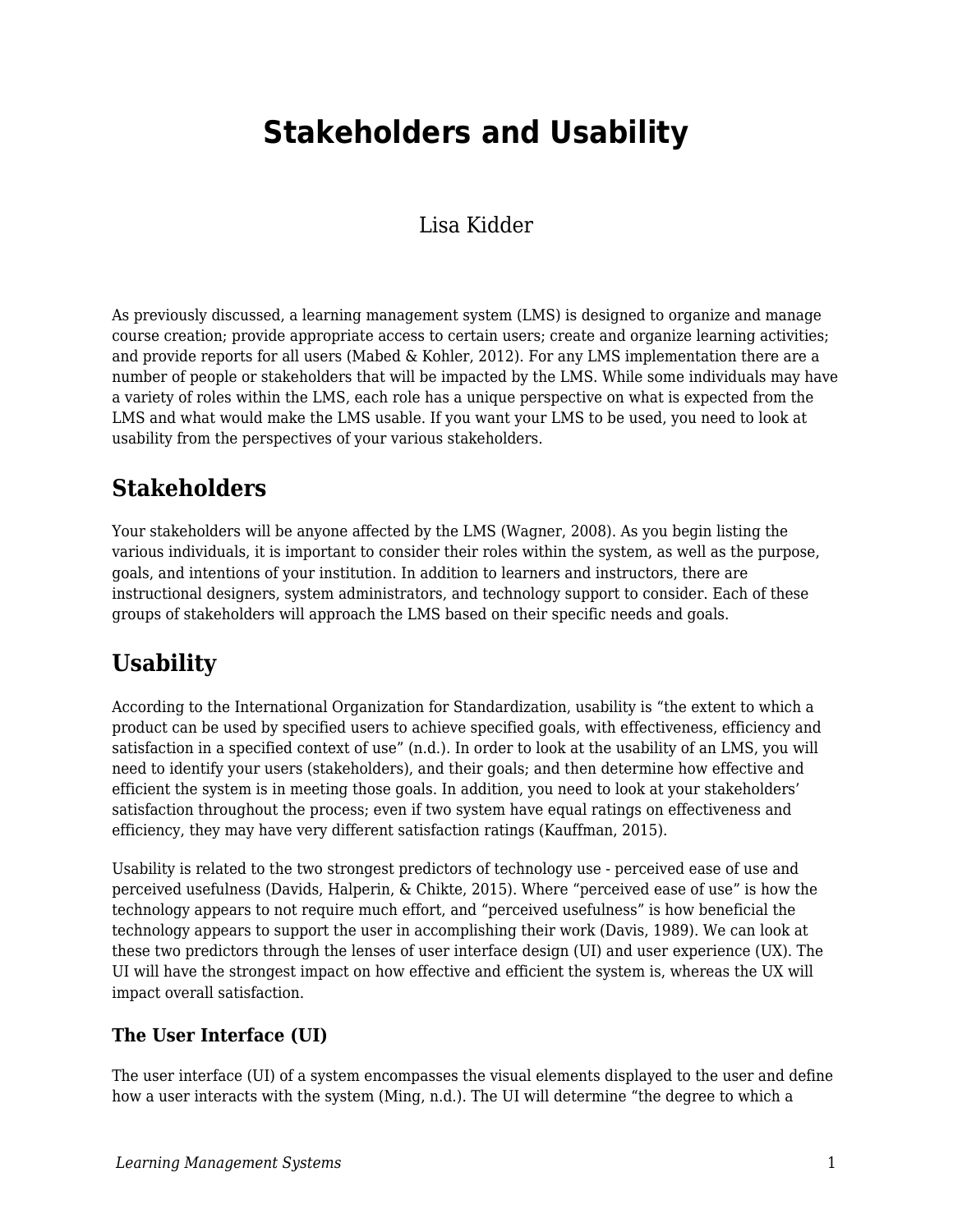person believes that using a particular system would be free of effort" or "perceived ease of use" (Davis, 1989, p. 320). In addition, it is the UI that dictates the common quantitative measures of usability related to effectiveness and efficiency such as, the number of clicks, the time on task, error rates, and deviation from the optimal path (Hornbæk & Law, 2007).

While there continue to be many opportunities for further research on usability guidelines for an LMS, a commonly used heuristic for interface design is Nielsen's 10 Usability Heuristics for User Interface Design (Nielsen, 1995).

#### **Nielsen's 10 Usability Heuristics for User Interface Design**

1. Visibility of system status

Is the system available? If not, when will it be back up?

2. Match between system and the real world

Does the language used match the real world?

3. User control and freedom

Can users recover from mistakes?

4. Consistency and standards

Are the pages, words, menus, etc. consistent across the system?

5. Error prevention

Does the system support the user in optimal practices and prevent mistakes such as incomplete information?

6. Recognition rather than recall

Does the user have access to all the required information without having to remember?

7. Flexibility and efficiency of use

Do the background functions support efficient use?

8. Aesthetic and minimalist design

Are the system menus and dialogues direct and to the point, not adding additional cognitive overload and distracting users from their goals?

9. Help users recognize, diagnose, and recover from errors

Do the error message use plain, non-techical language to enable quick and efficient recovery from errors?

10. Help and documentation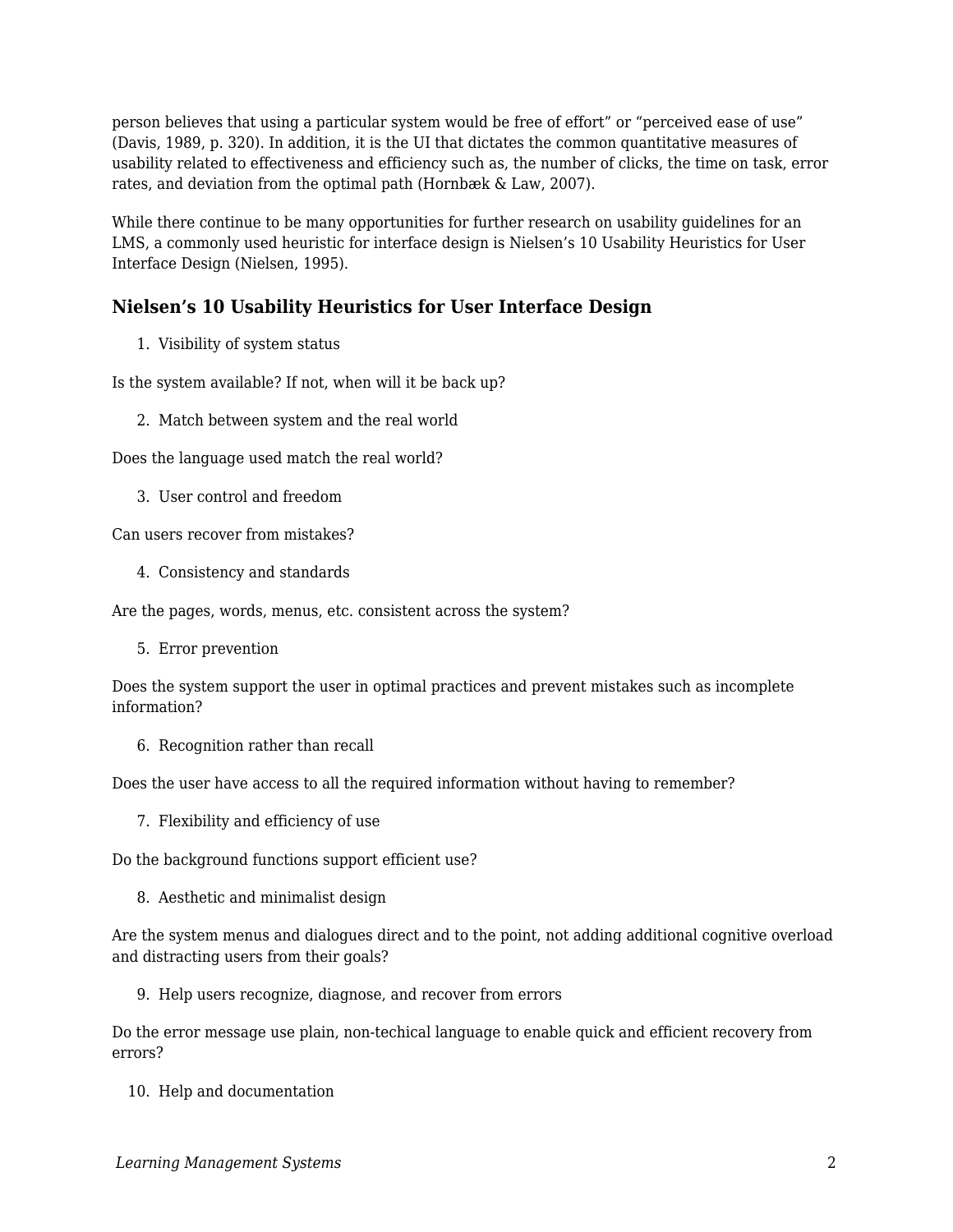Are the help resources easy to locate when needed?

These 10 broad guidelines can apply to a wide range of interfaces including an LMS. In terms of achieving specific goals, obstacles and issues in these areas make a system ineffective and inefficient.

In contrast to Nielsen's 10 items, Krug (2006) uses a common-sense approach to interface design with his first "law of usability" being "Don't make me think." The word usage, visual display of clickable items, organization, and consistency across pages should support the individual in using the system, as opposed to trying to figure out how to use it. Thus, cognitive effort is reserved for goal attainment.

All of these broad guidelines would apply to an LMS. However, the purpose of a company's website is generally to invite user's to become customers, while the purpose of an LMS is to provide a platform for learning. Additionally, as each of your stakeholders has a different role in the learning process so they will also have varying goals. For example, the learner needs to learn specific content; the instructor needs to facilitate and provide appropriate feedback; the LMS / IT support needs to troubleshoot a wide range of issues. This difference means that not only do you and your stakeholders need to look at the UI, but to also identify explicit and implicit connections to educational theories.

### **The User Experience (UX)**

The user experience (UX) includes the interaction with the interface, but looks more at the individual's overall satisfaction with the experience. While the goals of the individuals are important, an individual's overall experience with a system includes the look and feel of the interface as well as the emotions and motivations provided by the system. The satisfaction that contributes to a system's usability is tied to the more qualitative measures such as preference, talk alouds, observations, and interviews. Also tied to satisfaction is the technology acceptance model predictor of "perceived usefulness" which is "the degree to which a person believes that using a particular system would enhance his or her job performance" (Davis, 1989, p. 320). You can have an effective and efficient system, but if the overall experience is not seen as helpful, or high in satisfaction, individuals will be reluctant to use the system.

In a review of education theory and strategies, Peters (2014) focused on developing heuristics for the design of learning interfaces (see figure 1). These guidelines consider education theory and research as well as the UI, so that they better address the UX of a learning system.

### **Peters (2014) 11 Heuristics for the Design of Learning Interfaces**

- 1. Relevance of media and reduction of extraneous load
- 2. Learner control and freedom
- 3. Support for learning objective(s)
- 4. Alignment with specific learner needs
- 5. Appropriateness of look and feel
- 6. Support for the cognitive aspects of learning
- 7. Support for the affective aspects of learning
- 8. Appropriateness of media and tools
- 9. Accessibility
- 10. Usability
- 11. Feedback and responsiveness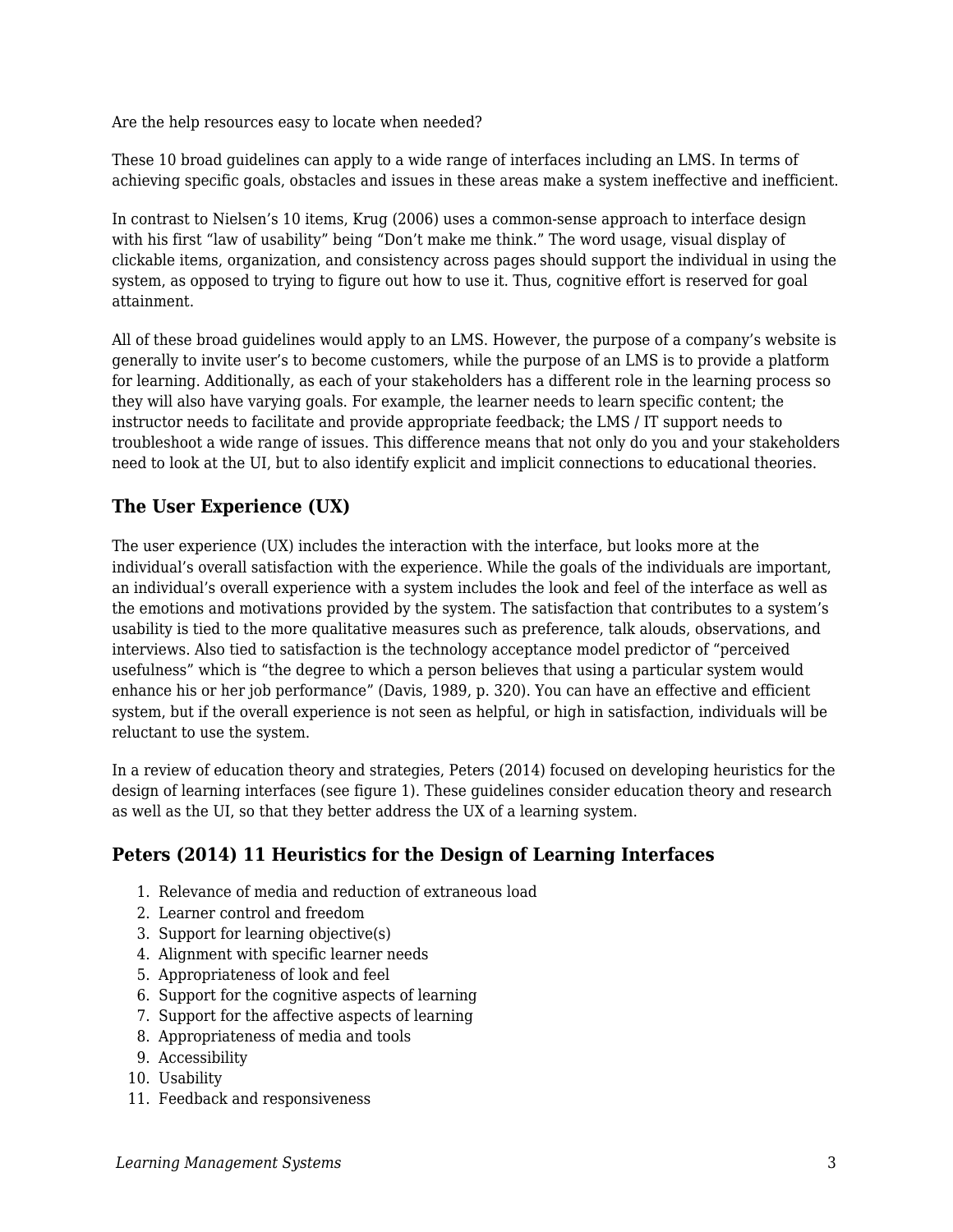For each of the heuristics, some of the design aspects will fall under the role of the instructional design and as well as the underlying architecture of an LMS. An instructional designer will have the most control over the following: "relevance of media and reduction of extraneous load"; "support for learning objective(s)"; and "alignment with specific learner needs." All three of these areas are dependent on information outside of the LMS. The architecture of the LMS will dictate the following: "learner control and freedom"; "appropriateness of look and feel"; and "usability." It is interesting to note that the one heuristic "usability" speaks specifically to the interface design, while all the others incorporate educational theory.

Both the LMS architecture and the instructional designer will have impacts in relation to the following: "support for the cognitive aspects of learning;" support for the affective aspects of learning;" "appropriateness of media and tools;" "accessibility;" and "feedback and responsiveness." The LMS needs to have the functionality, and ability to meet these needs, but it is up to the instructional designer to implement them. For example, the instructional designer will select the media and tools to use in a course, while the LMS provides the functionality to add media and has a list of tools which can be used. Another example is with accessibility, the LMS needs to provide the option to add alt-text to an image, but it is up to the instructional designer to determine what text to add.

The effectiveness, and efficiency from an LMS is dependent upon the structure and functionality of the UI; whereas satisfaction is dependent upon the UX. Due to the nature of an LMS the role of the instructional designer can either enhance the positives of the underlying structure of the system, or detract from the overall experience when designing learning. Thus, usability is not solely dependent upon the system. An understanding of all stakeholders and their goals will help the instructional designer build upon the usability of the LMS.

# **Making it Real**

Whether you are looking to implement an LMS in an educational institution, such as a college, or in a corporation, the roles of your stakeholders will be similar. In some cases, you will have one individual or group that takes on several roles. For example, often the instructor role and the instructional designer role are performed by one person, or the LMS administrator and LMS / IT support are handled by one person or group of people. In this section we look at each of the main roles for any LMS implementation. For each role there is a short description; at least one persona (see figure 2); a close-up look at the actions and goals for that group in relation to one specific activity - a quiz; and a summary of the questions this stakeholder group would ask in relation to an LMS adoption and implementation.

# **Learners**

Who are your learners? Your learners will be the largest group using the LMS in terms of headcount. The goals of your learners will be to efficiently access their learning. This includes the ability to see all their courses, track their progress within each course, and know what they need to do next. Your learners should always be front and center, however, they are the group that will see the least in terms of the overall functionality of the LMS, and their access is controlled by the course design.

As learners will be the most widely varying stakeholder group, four personas were created to highlight key differences across various LMS implementations. All the names are fictitious.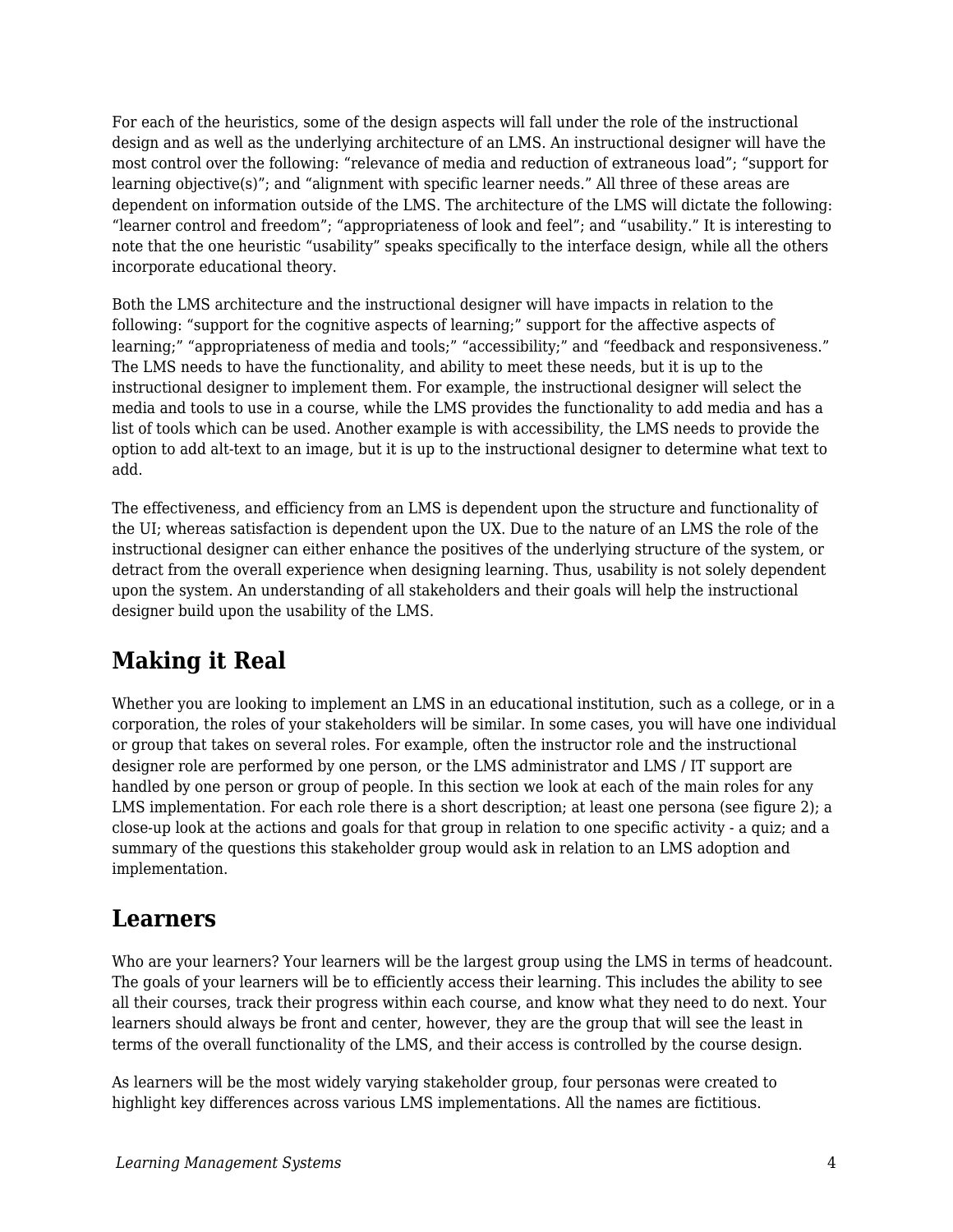#### **What is a Persona?**

A persona is based on real statistics about your stakeholders; it is a fictional character that is created to help identify specific needs and wants, as well as what motivates an individual and what they value (Dam & Siang, 2018). While this strategy is often used in the creation of a system, it can be helpful in the broad evaluation of systems and in the selection of your stakeholder representatives. A persona brings a real-world layer to your initial evaluation (Usability.gov, n.d.). To consider the goals and needs of each of your stakeholders, one or more personas were developed for each of the main roles in an LMS. While the personas used here may not match your specific stakeholders, they should give you an idea of who you should consider when gathering a group of your stakeholders together for adoption and implementation of an LMS.

#### **Learner Personas**

Matt Smith is a traditional undergraduate student who has not yet decided on a major. He is excited to explore a wide variety of subjects. He expects to see a wide range of courses and finds the variety motivating. He is comfortable with technology and accesses his courses on his phone, tablet, and computer depending on what he needs to accomplish. He prides himself in being self-sufficient and does not feel the need to bother his instructors or the IT department for much help.

Emily Barnes is a graduate student who has finally saved up enough money to complete her M.B.A. She has been working in a small family-owned company but would like to branch out on her own, or perhaps take her family's company into a new area. She feels the M.B.A will build upon the skills and knowledge she has gained through real world experience. She was happy to find the nearest university is finally offering their M.B.A. program online so she can still continue to work and go to school. At the same time, the university is close enough that she can easily meet with her instructors or classmates on campus when she has questions.

Samuel King is a brand-new employee who needs to better understand the expectations of the institution. He brings with him a wealth of industry experience and is looking forward to applying his skills and knowledge in his new position. He was hoping to hit the ground running, but has quickly realized that there are some unique aspects of the company that he needs to better understand. He is concerned that training will take away from his work.

Amanda Williams has been working at the company for over ten years. She struggles with keeping track of all the required annual training. Additionally, she looks forward to continued learning opportunities to expand her skills.

### **Learner Taking a Quiz**

Select one of the personas, and consider the following actions related to taking a quiz from that individual's perspective. Where would obstacles occur? What specific tasks would hinder that learner from having a positive experience?

In taking a quiz, here are the needs and actions of your learner stakeholder group:

- Identify the need to take the quiz.
- Navigate to the quiz.
- Read instructions.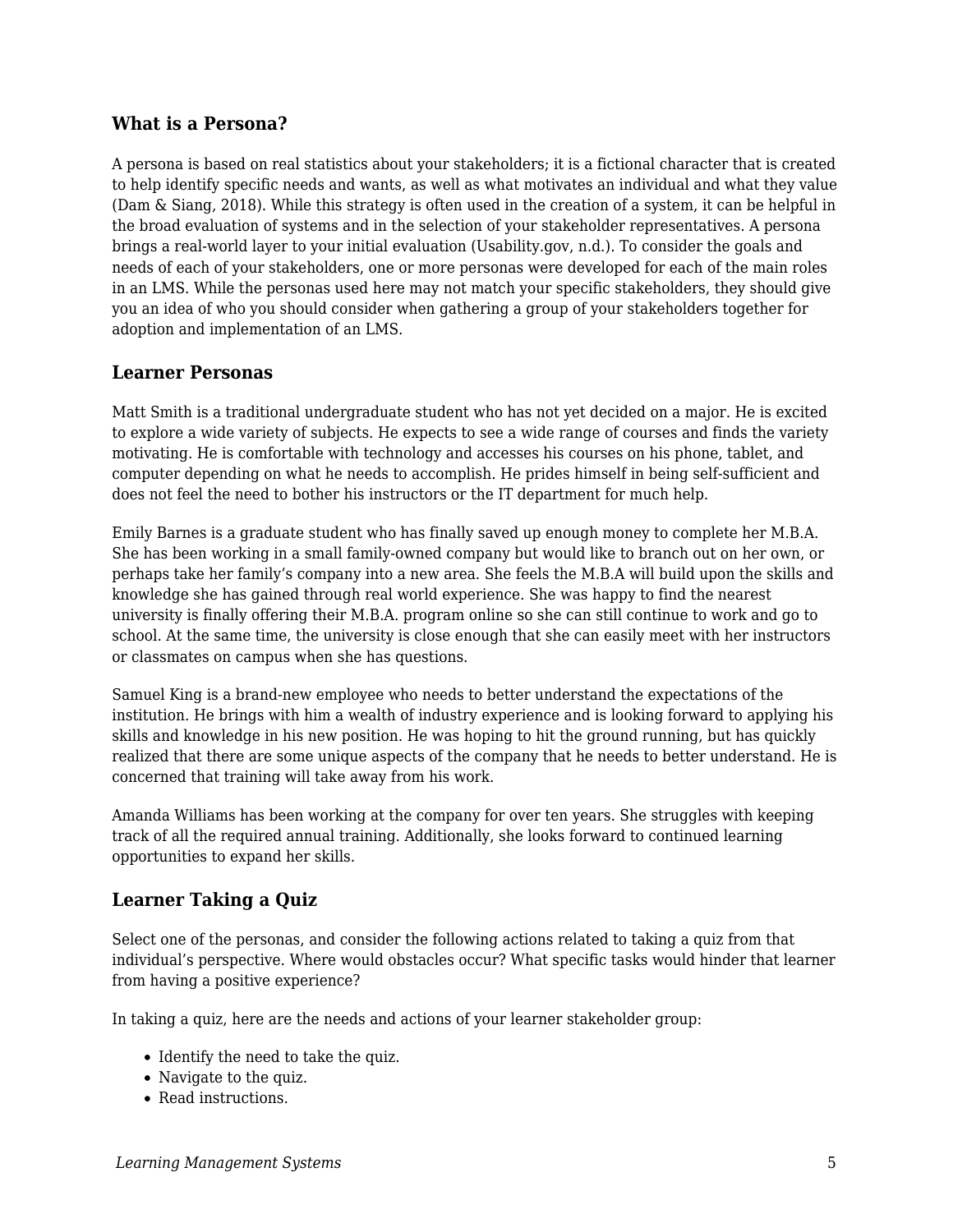- Ask questions, if needed.
- Start the quiz.
- Answer each question.
- Track the time left, if there is a time limit.
- Submit responses.
- Receive a score.
- Review feedback.
- Identify how the quiz contributes to determining the final course pass/fail status.
- Identify what to do next.

#### **Learner Perspective Summary**

In looking at the actions for taking a quiz, the overall needs of the learner stakeholder group can be extrapolated into the following goals. They are presented as questions to help guide you in the evaluation and implementation of an LMS from the learner perspective.

- Where are my courses?
- What is required of me and what is optional?
- How do I know exactly what needs to be done and when?
- What do I need to do next?
- What is my grade? or How do I know if I passed?
- How can I access help with the content?
- How can I access help with technology?

## **Instructors [Delivery Aspects]**

The role of the instructor will vary and depend upon the design of the course. This stakeholder group is looking specifically at the delivery aspects of a course, in other words, aspects in play when there are actual students in the course. The design aspects are addressed in the instructional designer stakeholder group.

Your instructors will have the highest interaction rate with the LMS, of all your stakeholders. For example, a learner will submit an assignment thus accessing the tool just enough to understand the instructions and upload a file; while the instructor will have to grade each learner's submission, thus accessing the tool multiple times. This workload can be reduced by tools that automatically grade and provide feedback. However, your instructors while smaller in number than your learners, will be accessing your LMS the most.

Katelin Chow is a tenured professor who appreciates the opportunity to teach online as it affords her the opportunity to travel for her research. She has appreciated working with the university's instructional designers to create online courses she enjoys. She misses the interaction of a traditional campus course, but feels the benefits for her research outweigh her concerns.

Arthur Richardson is responsible for conducting the majority of the continuous training required by his company. He has been pressured to move many of the traditionally lead courses to an online format. He has moved a couple of the trainings to the online format but does not feel that this new format will work for all the courses he currently teaches.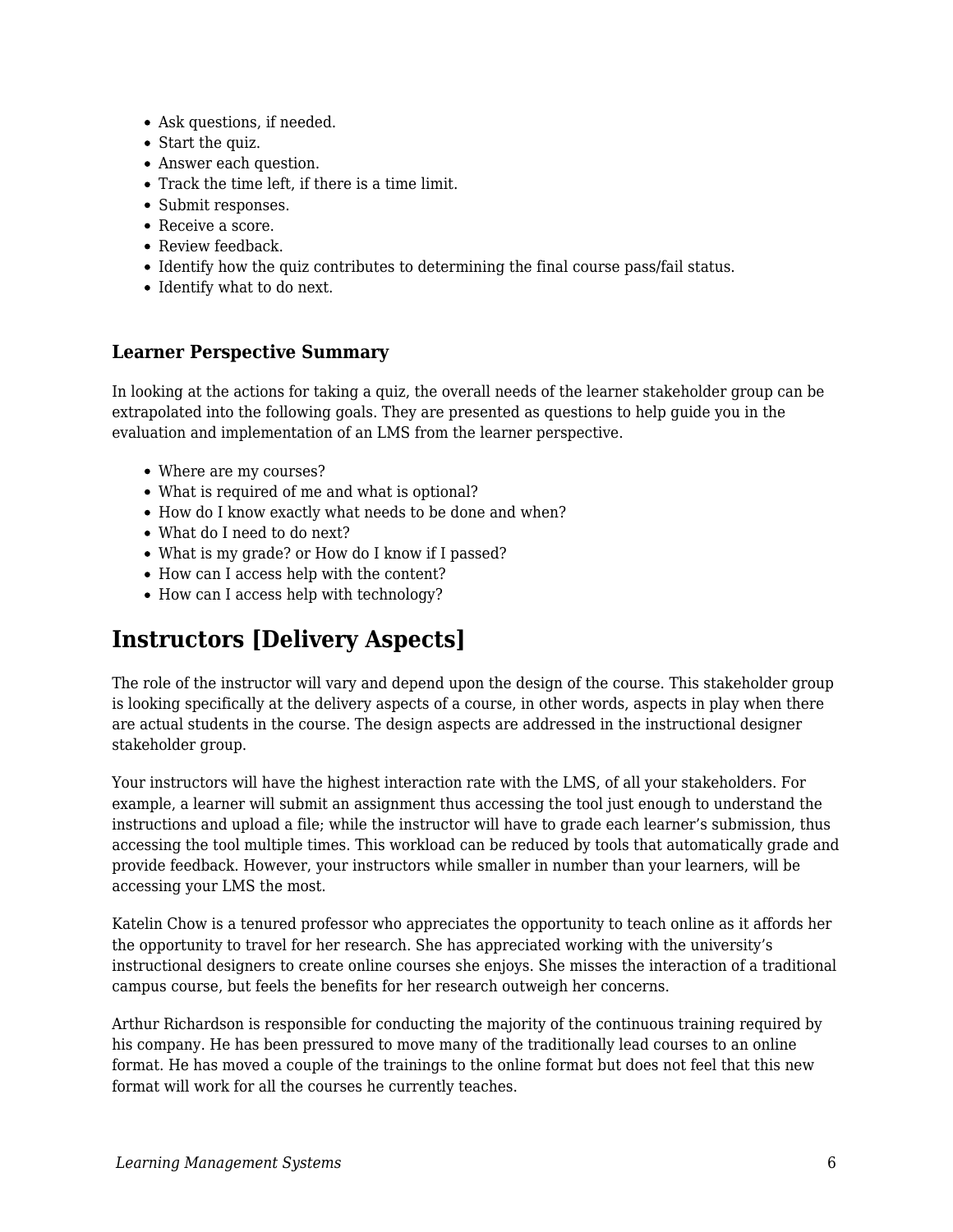### **A Quiz - Instructors [Delivery Aspects]**

Generally speaking, most question types in a quiz are automatically graded by the LMS. However, depending on the objectives of the course, the instructor may need to manually grade essay-type question. Additionally, the instructor may need to override automatically graded questions. Here are the needs and actions of the instructor stakeholder group in relation to a quiz:

- Identify the open and close dates.
- Identify a time limit, if set.
- Determine if students can access the quiz.
- Update instructions, if needed.
- Identify when quizzes have been submitted
- Provide feedback, if needed.
- Review questions and responses.
- Override question scores, if needed.
- Determine grade for each student.
- Ensure that the grades are determining the final course pass/fail status appropriately.

#### **Instructor Perspective Summary [Delivery Aspects]**

In looking at the delivery aspects for a quiz, the overall needs of the instructor stakeholder group can be extrapolated into the following goals. They are presented as questions to help guide you in the evaluation and implementation of an LMS from the instructor perspective.

- Can I see what is available to students?
- What items need grading and feedback?
- How do I communicate with my students individually, in groups, and as a whole class?
- Can I add or update information or materials?
- How can I override automatically graded items?
- How do I access, update, and/or modify the gradebook?
- How do I provide feedback?

# **Instructional Designers [Design Aspects]**

Your instructional designers will play a pivotal role in your LMS in how they maximize the tools and underlying structure. Even with the best tools available, the design of the course will determine the experience of the learner and the instructor. The instructional designer has the responsibility to use the strengths of the LMS. In some cases the instructor and instructional design roles may be performed by the same individual. As noted in the UX section, the instructional designer plays an important role in the design of the user experience in the context of learning.

Michael Rodriguez did not intend to become an instructional designer, but through a series of opportunities he discovered that he loved not only participating in, but developing the training for the employees of the bank. What began as a banking career took a few turns and he now works for an international company providing training around the world. He prefers to use a mix of options in developing training, but the well-developed self-paced modules are the easiest to modify for the many languages used in the company.

Jacqueline Stewart gained her first experience with instructional design when she was hired as a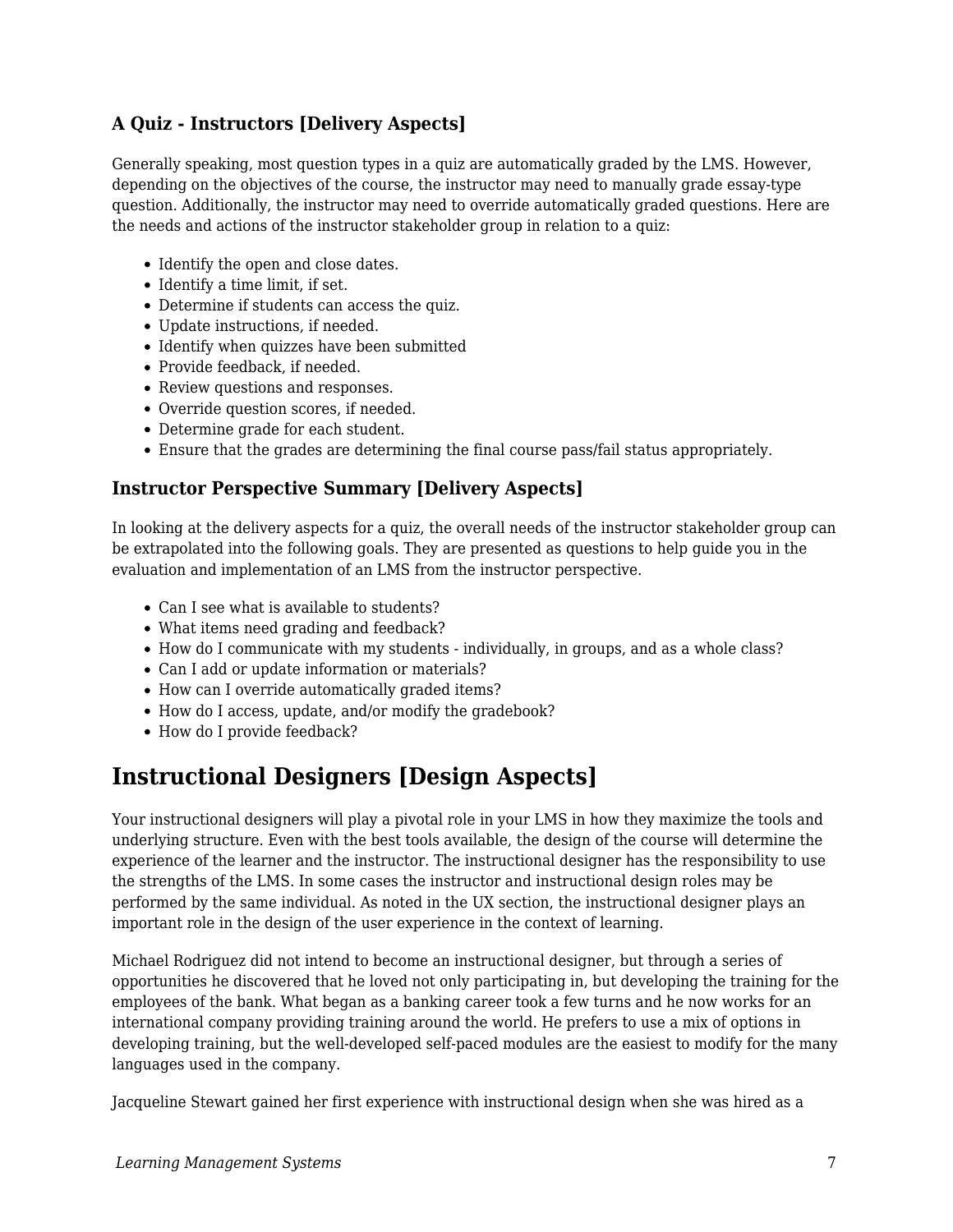student worker in the center for teaching and learning. She easily picked up on the technology side of things and quickly found herself helping more and more faculty. When she looked for graduate programs she sought a program with a strong foundation in educational theory. She enjoys working with faculty on strategies for integrating technology, but looks forward to the opportunities where she can design online courses based on sound educational theory.

### **A Quiz - Instructional Designers [Design Aspects]**

In selecting the use of the quiz tool, the overall design aspects will need to meet the course objective(s) and provide logical checkpoints for learning. If the instructional designer is working with a subject matter expert, some of the aspects of designing and creating a quiz will be performed collaboratively with the subject matter expert. Here are the needs and actions of the instructional designer stakeholder group in relation to a quiz:

- Identify the types of questions available.
- Select appropriate question types based upon the course objective(s).
- Create questions within the LMS question bank.
- Designate the quiz settings such as open and close dates/times, time limits, review options, etc.
- Create instructions for the learner.
- Designate grading for individual questions.
- Connect the quiz to the gradebook.
- Designate completion tracking, if available.

### **Instructional Designer Perspective Summary [Design Aspects]**

In looking at the design aspects for a quiz, the overall goals and needs of the instructional designer stakeholder group can be extrapolated into the following goals. They are presented as questions to help guide you in the evaluation and implementation of an LMS from the instructional designer perspective.

- What tools and options are available?
- How can I organize a course?
- How can I create, edit, and modify information, instructions, and materials?
- How are items connected to the gradebook?
- Can I create dependencies?
- Can I designate completion tracking for the activities?

# **LMS Administrator**

In addition to the design and delivery of courses to your learners, there are a wide range of functions that need to be maintained behind the scenes. Your LMS Administrator may be someone in your organization if you have a self-hosted solution, or a designated contact person if your LMS is managed by a vendor. This is the person that ensures that your LMS is running, secure, and updated.

Melissa Lee has worked in both higher education and in corporations in managing a variety of technologies. She has a solid background in information security and has been involved in several large-scale technology implementations. She discovered her love for LMS implementations while working for a human resources department. Having experience with both hosted and self-managed systems, she understands the pros and cons of each type of management. While she appreciates the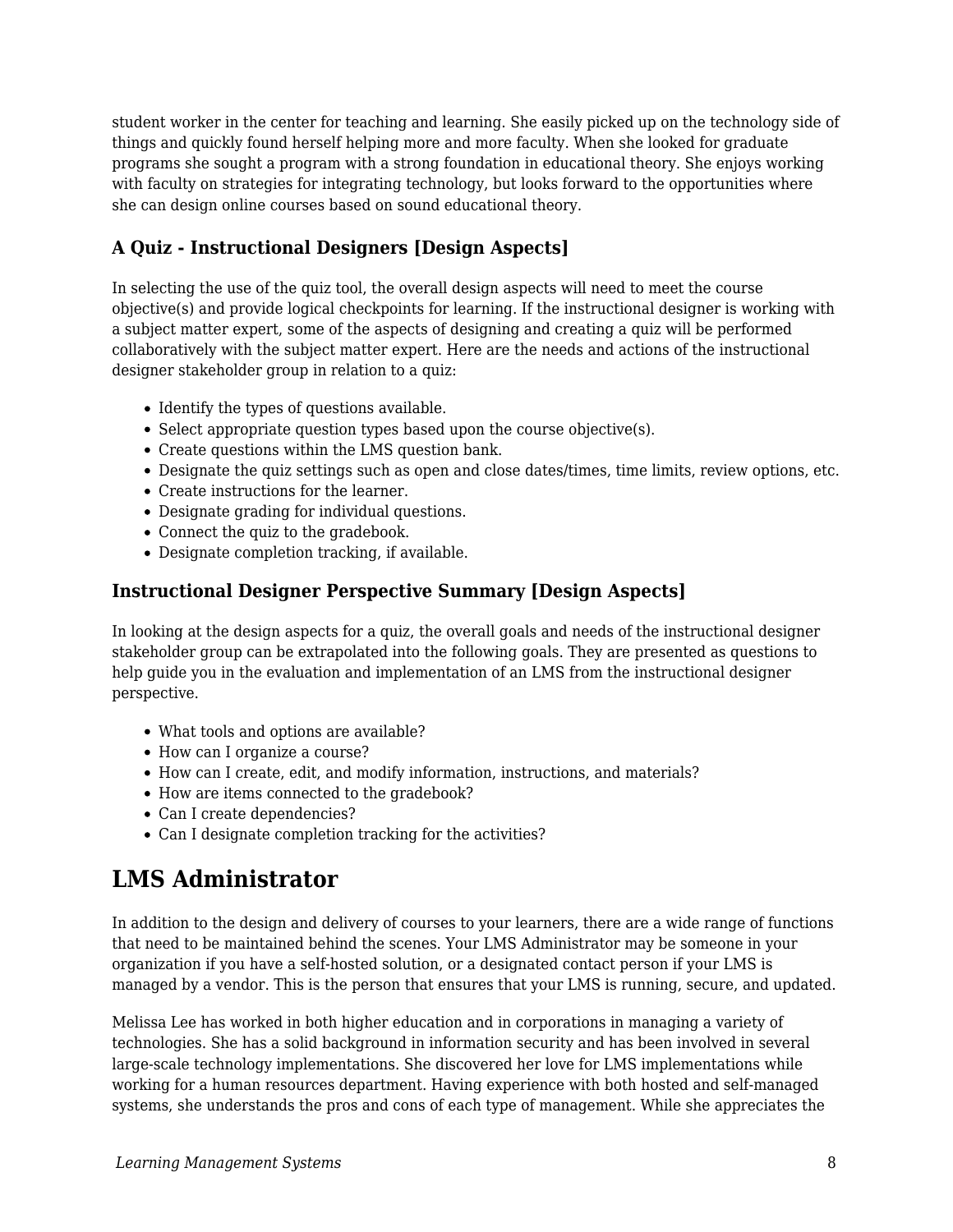access to additional support personnel with a hosted system, she likes the ability to control updates and minor changes with a self-managed system.

### **A Quiz - LMS Administrator**

Your LMS Administrator will not necessarily be involved with a specific quiz. However, this role is responsible for ensuring that the system as a whole is maintained and supports the instructional designers, instructors, and learners in their goals in relation to a quiz. Here are the needs and actions of the LMS Administrator stakeholder group in relation to a quiz:

- Assign appropriate users (learners, instructors, and instructional designers) to their designated courses.
- Identify issues in the efficiency of the system.
- Archive older materials.
- Manage the system backup and recovery plan.
- Perform updates and maintenance.
- Maintain the security of the system, and user data.

### **LMS Administrator Perspective Summary**

In looking at the responsibilities of the LMS Administrator in relation to a quiz, the overall needs of the LMS Administrator stakeholder group can be extrapolated into the following goals. They are presented as questions to help guide you in the evaluation and implementation of an LMS from the LMS Administrator perspective.

- How are students enrolled?
- How are instructors assigned to courses?
- How efficient is the system?
- How are old courses archived?
- What is the backup and recovery plan?
- What kind of reports can I run to tell how well the system is running?
- When and how are updates released?
- How does the system maintain security?

# **LMS / IT Support**

All your users will need access to technology help. This role may be provided by other stakeholder groups such as instructors for learners, provided by the institution's IT department, or by the LMS vendor. This stakeholder group will actually see the LMS through all the other stakeholders' perspectives.

Casey Jordan has worked in IT for over 20 years. He has a talent for asking the right questions to help users overcome technology hurdles. He manages a team that supports the entire institution with any and all technology questions. With the conversations of implementing an LMS he has concerns about adding yet another system to the list that his team supports.

### **A Quiz - LMS / IT Support**

Your LMS / IT Support will need to be available to all users involved with a specific quiz. They are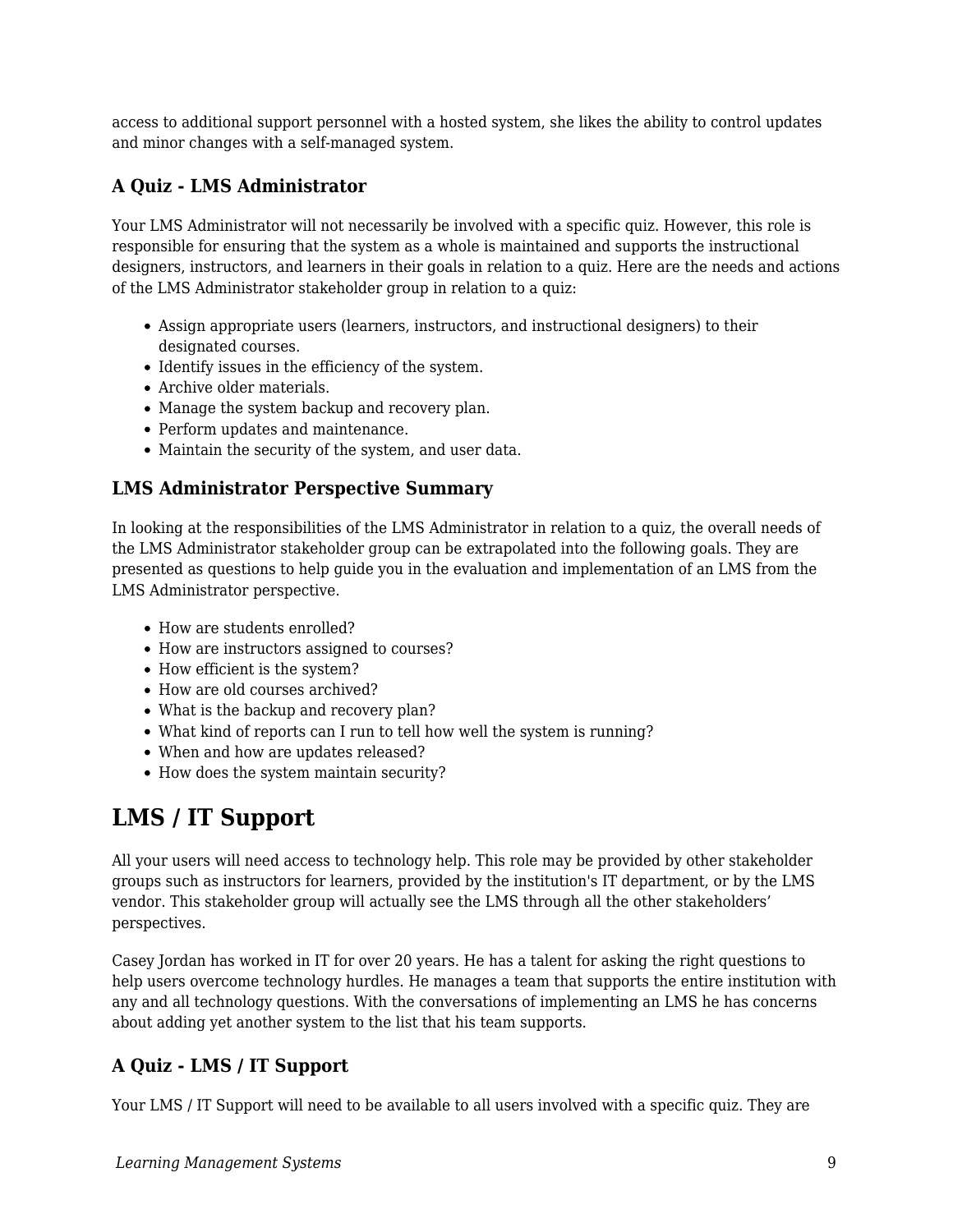responsible for ensuring that all the other stakeholders - the institution, LMS Administrator, instructional designers, instructors, and learners are able to meet their goals in relation to a quiz. Here are the needs and actions of the LMS / IT Support stakeholder group in relation to a quiz:

- Ask questions about the issue.
- Identify if the system is having an issue.
- Determine if the user is accessing the LMS with a recommend device and browser.
- Identify whether the user has the correct access.
- View the system from the user's perspective.
- Distinguish between user and system caused issues.

#### **LMS / IT Support Perspective Summary**

In looking at the responsibilities of the LMS / IT Support role in relation to a quiz, the overall needs of the LMS / IT Support stakeholder group can be extrapolated into the following goals. They are presented as questions to help guide you in the evaluation and implementation of an LMS from the LMS / IT Support perspective.

- Can I see what a specific user sees?
- Can I access system information?
- Does the LMS work on a variety of devices and browsers?
- What issues can be fixed without consulting the instructor, instructional designer, LMS Administrator, or the institution?

## **The Organization**

This role may not seem a true stakeholder role; however, there will be reasons why an organization would invest in an LMS. In this context "organization" can be a college, a company, a department, human resources, etc. In exploring potential individuals in your organization, there will be someone who could represent the interests of the organization.

Anne Martin is the human resources director at her company. While she vast experience with all the aspects of human resources, the favorite aspect of her job is creating learning opportunities for employees. She is looking forward to working with the new instructional designers recently hired as part of the LMS implementation. She is hoping that the new LMS will be able to generate the reports she needs, as well as providing adequate information for employees to track their own learning.

Andrew O'Connor works in the Registrar's office. His current responsibilities include coordinating with the LMS Administrator to ensure that both students and instructors are appropriately enrolled in the correct courses. He has also been tasked to work with the LMS Administrator to create reports related to retention efforts. He understands the need for these reports, but has concerns about the abilities of the LMS.

### **A Quiz - The Organization**

Your organization will not necessarily be involved with a specific quiz. However, the organization has an invested role in the results of the quizzes in relation to determining successful completion. Here are the needs and actions of the organization as a stakeholder group in relation to a quiz: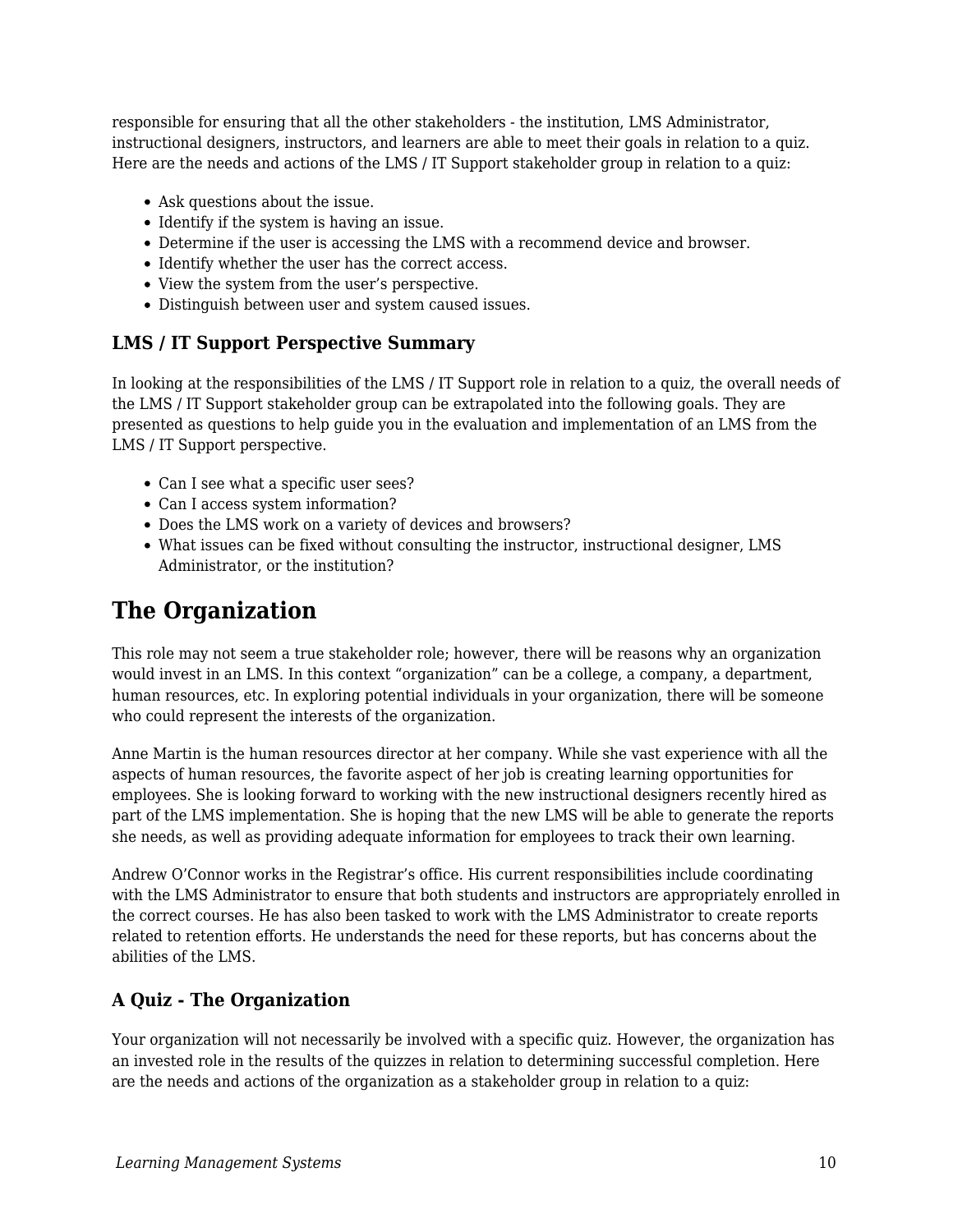- Track successful completion of quizzes.
- Identifying successful completion.
- Extracting reports for institution-wide requirements.

#### **The Organization Perspective Summary**

In looking at the role of the organization in relation to a quiz, the overall needs of the organization stakeholder group can be extrapolated into the following goals. They are presented as questions to help guide you in the evaluation and implementation of an LMS from the organization perspective.

- How to determine if the right learners are completing the needed courses?
- How to run reports on system usage?
- How to pull reports on specific institution requirements?
- What data is available to help determine if the learning is successful?

### **Conclusion**

The usability of an LMS will partially be determined by the effective and efficient attainment of the goals of each of your stakeholder groups. It is important to carefully consider how each role will be affected by your LMS in order to identify those goals. While an LMS is designed to organize and provide learning opportunities, not every stakeholder group is focused only on the learning. Understanding the goals of each group will help you identify obstacles to your users' satisfaction with the LMS.

In addition to the effective and efficient attainment of the goals of your stakeholders, the design of the interface will affect the overall user experience. General guidelines for interface design and heuristics specific to learning environments were provided to guide you in examining an LMS.

The descriptions and questions provide in the second half of this chapter will help you identify individuals in your organization who will best represent your stakeholder groups. In terms of an LMS evaluation you will want to make sure that each of your stakeholder groups is represented.

### **References**

Dam, R. & Siang, T. (2018). Personas – A simple introduction. Interaction Design Foundation. Retrieved from [https://edtechbooks.org/-krSJ.](https://www.google.com/url?q=https://www.interaction-design.org/literature/article/personas-why-and-how-you-should-use-them&sa=D&ust=1585947220159000)

Davids, M., Halperin, M. & Chikte, U. (2015). Optimising cognitive load and usability to improve the impact of e-learning in medical education. African Journal of Health Professions Education, 7(2), 147–152.

Davis, F. D. (1989). Perceived usefulness, perceived ease of use, and user acceptance of information technology. MIS quarterly, 319-340.

Hornbæk, K., & Law, E. L. C. (2007, April). Meta-analysis of correlations among usability measures. In Proceedings of the SIGCHI conference on Human factors in computing systems (pp. 617-626). ACM.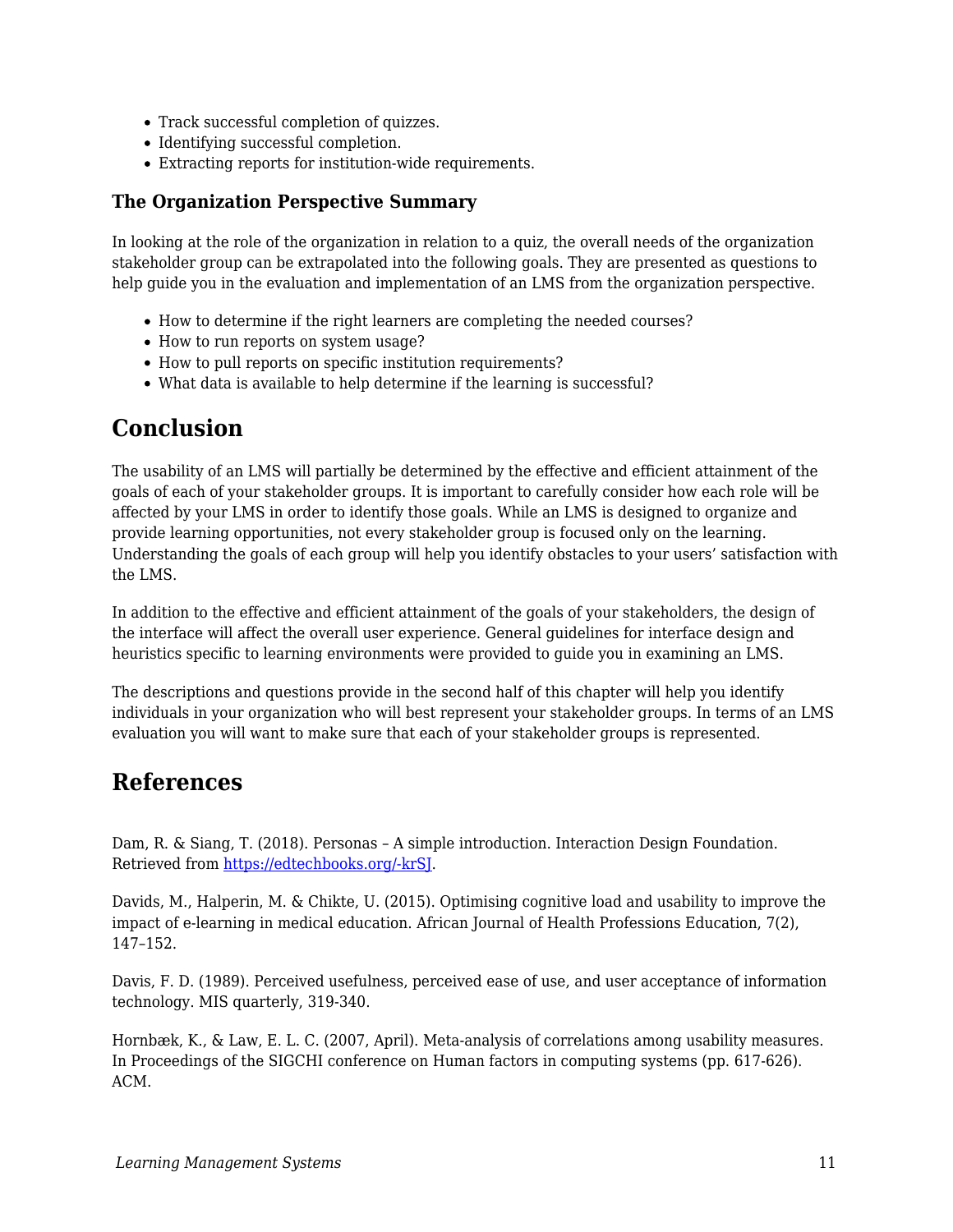International Organization for Standardization, (n.d.). ISO 9421 ergonomics of human system interaction. Retrieved March 16, 2016, from [https://edtechbooks.org/-mgiZ](https://www.iso.org/obp/ui/#!iso:std:52075:en)

Kauffman, H. (2015). A review of predictive factors of student success in and satisfaction with online learning. *Research in Learning Technology*, 23.

Krug, S. (2006). *Don't make me think!: A common sense approach to Web usability*. Pearson Education India.

Mabed, M. & Koehler, T. (2012). The impact of learning management system usage on cognitive and affective performance. In GeNeMe '12 (pp. 273–284). Technische Universität Dresden, Medienzentrum.

Ming, L. M. (n.d.) Recruiting a designer? Here's what you should know: A primer on the different design roles in the tech industry, [Web post] Retrieved from [https://edtechbooks.org/-eMft](https://www.fastcompany.com/3032719/ui-ux-who-does-what-a-designers-guide-to-the-tech-industry)

Nielsen, J. (1995). 10 usability heuristics for user interface design. Nielsen Norman Group, Retrieved from [https://edtechbooks.org/-ZnaR](https://www.nngroup.com/articles/ten-usability-heuristics/.)

Peters, D. (2014). Interface design for learning: Design strategies for learning experiences. Pearson Education.

Wagner, N., Hassanein, K., & Head, M. (2008). Who is responsible for e-learning success in higher education? A stakeholders' analysis. *Journal of Educational Technology & Society*, *11*(3).

Usability.gov. (n.d.) Personas. Retrieved from [https://edtechbooks.org/-rIDs.](https://www.google.com/url?q=https://www.usability.gov/how-to-and-tools/methods/personas.html&sa=D&ust=1585947220163000)



Kidder, L. (2020). Stakeholders and Usability. In D. Barreto, A Rottmann, & S Rabidoux (Eds.), *Learning Management Systems*. EdTech Books. Retrieved from https://edtechbooks.org/learning\_management\_systems/stakeholders\_and\_usability